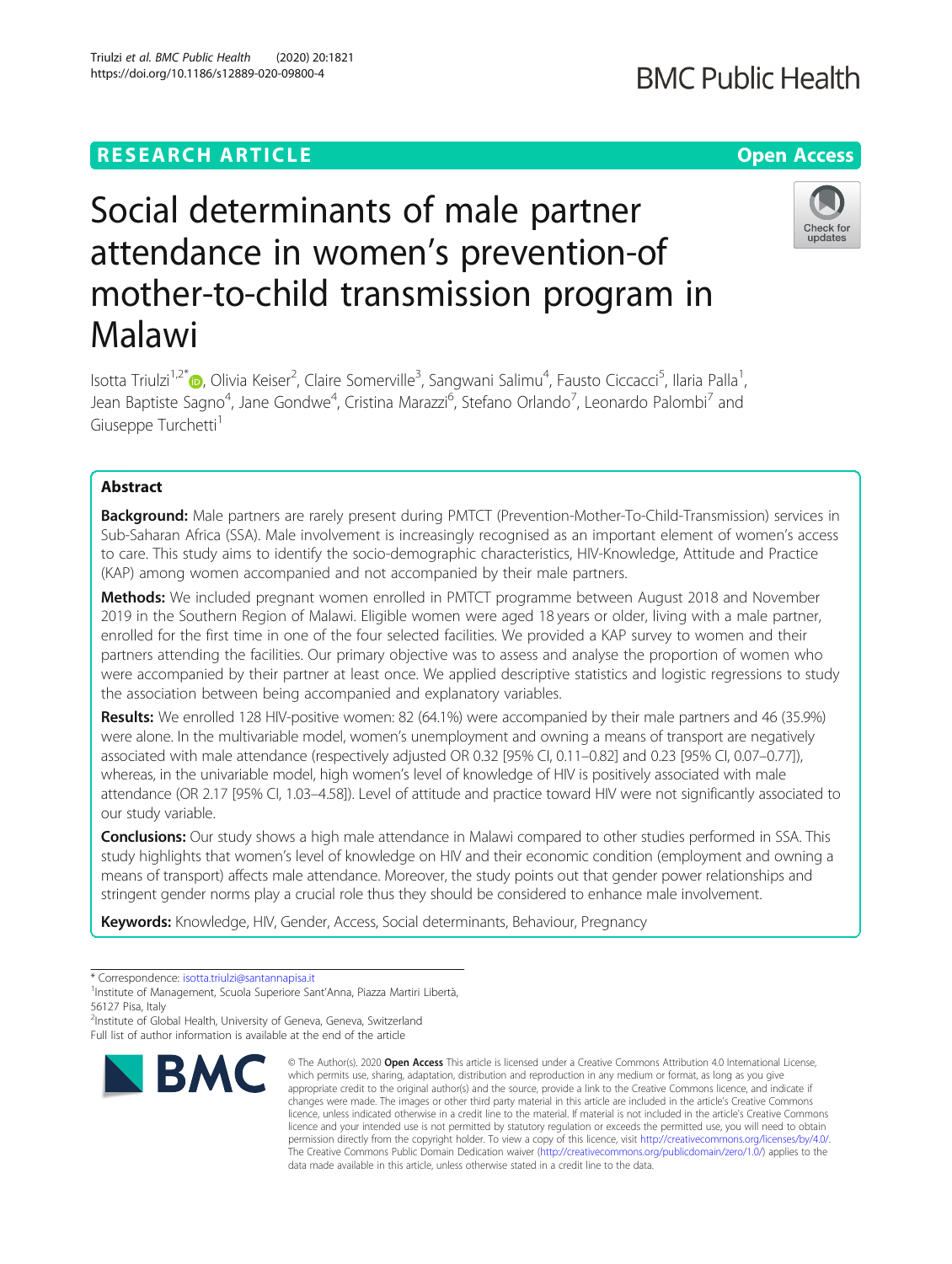#### Background

In 2018, 37.9 million people across the globe were living with HIV/AIDS. Of these, 36.2 million were adults and 1.7 million were children (< 15 years old) [[1\]](#page-7-0). Worldwide, there were 1.3 million pregnant women living with HIV in 2018, among them the 82% received Antiretroviral Therapy (ART) for Prevention Mother-To-Child Transmission (PMTCT) [[2](#page-7-0)]. The WHO African Region was most severely affected with 25.7 million people HIV positive people [[3\]](#page-7-0).

Malawi is one of the countries with higher HIV prevalence in the adult population (15–49 years) amounting to 9.2% in 2018. It is estimated that one million Malawians, adults and children, are infected with HIV. Women infected represent 59.8% of adults living with HIV [\[4](#page-7-0)].

Previous literature shows that in Sub-Saharan Africa (SSA), male partners are scarcely present during PMTC T services [[5](#page-7-0)]. In many low-income countries, the involvement of men in maternal services is increasingly recognised as an important element of women's access to needed care  $[6-8]$  $[6-8]$  $[6-8]$  $[6-8]$  $[6-8]$ . Male involvement is not a welldefined concept and currently there is no single widely used indicator to measure it. Several definitions have been used in previous studies [\[9](#page-7-0)–[12\]](#page-7-0), but the most comprehensive one was proposed by Muwanguzi et al. [\[13](#page-7-0)]. In this study male involvement in PMTCT was not limited to accompanying the woman to the clinic and perform Couple HIV Testing and Counselling (CHTC), but also supporting the woman during the treatment from an economic and psychosocial point of view. However, in some circumstances, men involvement could be considered disadvantageous to their partners since it may reinforce their role and promote men control over women's decision [[9,](#page-7-0) [10](#page-7-0)]. Some studies have demonstrated that male support is relevant to women's adherence to therapy in PMTCT. The study performed by Katirayi et al. [[14\]](#page-7-0) in Zimbabwe and Malawi for instance shows that one of the main barriers to women initiating and adhering to ART were their male partners. Zacharius et al. [\[15](#page-8-0)] showed that women with male support in PMTCT were 3.5 times more likely to have good adherence than those without support. Male involvement has been recognized as a priority in PMTCT but currently remains a challenge in most low- and middle-income countries. Few programs have been implemented, but much improvement is still needed to enhance the male involvement, thus it is important to identify better strategies in PMTCT and in healthcare services in general [\[16](#page-8-0)].

This paper represents the first stage of a study aiming to identify interventions to improve male involvement along the cascade of HIV services in Malawi. This paper aims to: 1) assess the attendance of male partners in PMTCT; 2) describe the socio-demographic characteristics of women enrolled in PMTCT, accompanied by their male partner or not; 3) determine the level of knowledge, attitude and practice toward HIV/AIDS associated with male attendance; 4) study the association between being accompanied by a male partner and socio-demographic characteristics and knowledge attitude and practice on HIV/AIDS.

### **Methods**

#### Study population and setting

We included in the study pregnant women enrolled in Malawi's national PMTCT programme between 10 August 2018 and 30 November 2019 at four health facilities in the Southern region of Malawi. These health facilities are located in Blantyre (urban), Machinjiri (peri-urban), Chileka (peri-urban) and Balaka (rural) and they are part of the DREAM (Disease Relied through Excellent and Advanced Means) programme, a public health program runs by the Community of Sant'Egidio in 11 African Countries (sub recipient of Global Fund). This program focuses on HIV/AIDS, TB and NCDs [[17](#page-8-0)–[19](#page-8-0)].

The pregnant women were eligible if they were aged 18 years or older, lived with a male partner, enrolled for the first time in a DREAM facility and willing to sign a written informed consent. We have decided to include only women living with a male partner, assuming that a cohabitant partner could impact more on their behaviours.

This study is part of larger research program that aims to investigate the impact of male participation on women's ART adherence in PMTCT in Malawi.

We have administered a Knowledge, Attitude and Practices (KAP) survey [[20\]](#page-8-0) to women and their male partners attending the health facilities. KAP surveys assess knowledge gaps, cultural beliefs, and behavior of people with HIV/AIDS. It identifies misconceptions or misunderstandings that may represent barriers to access the health care, to uptake of interventions and to improve adherence to ART. We have designed the survey questionnaire following the guidelines for conducting a KAP survey [\[20,](#page-8-0) [21](#page-8-0)]. Previous literature has been taking into account in the questionnaire designing phase and to analyse the responses  $[22-24]$  $[22-24]$  $[22-24]$  $[22-24]$ . The final questionnaire consisted of 27 questions or statements (see Additional file [1,2,3](#page-7-0)): 15 on knowledge of HIV transmission (1–8), prevention and anti-retroviral therapy (9–15), 7 on attitudes towards HIV/AIDS, and 5 on sexual, alcohol or drug use behaviour. The answer to each question had three possible answers (yes, no, do not know).

To better adapt the questions to the Malawian context, we discussed the readability and clarity of the questionnaire with two healthcare workers and a medical doctor. We then pilot-tested it in a small group of randomly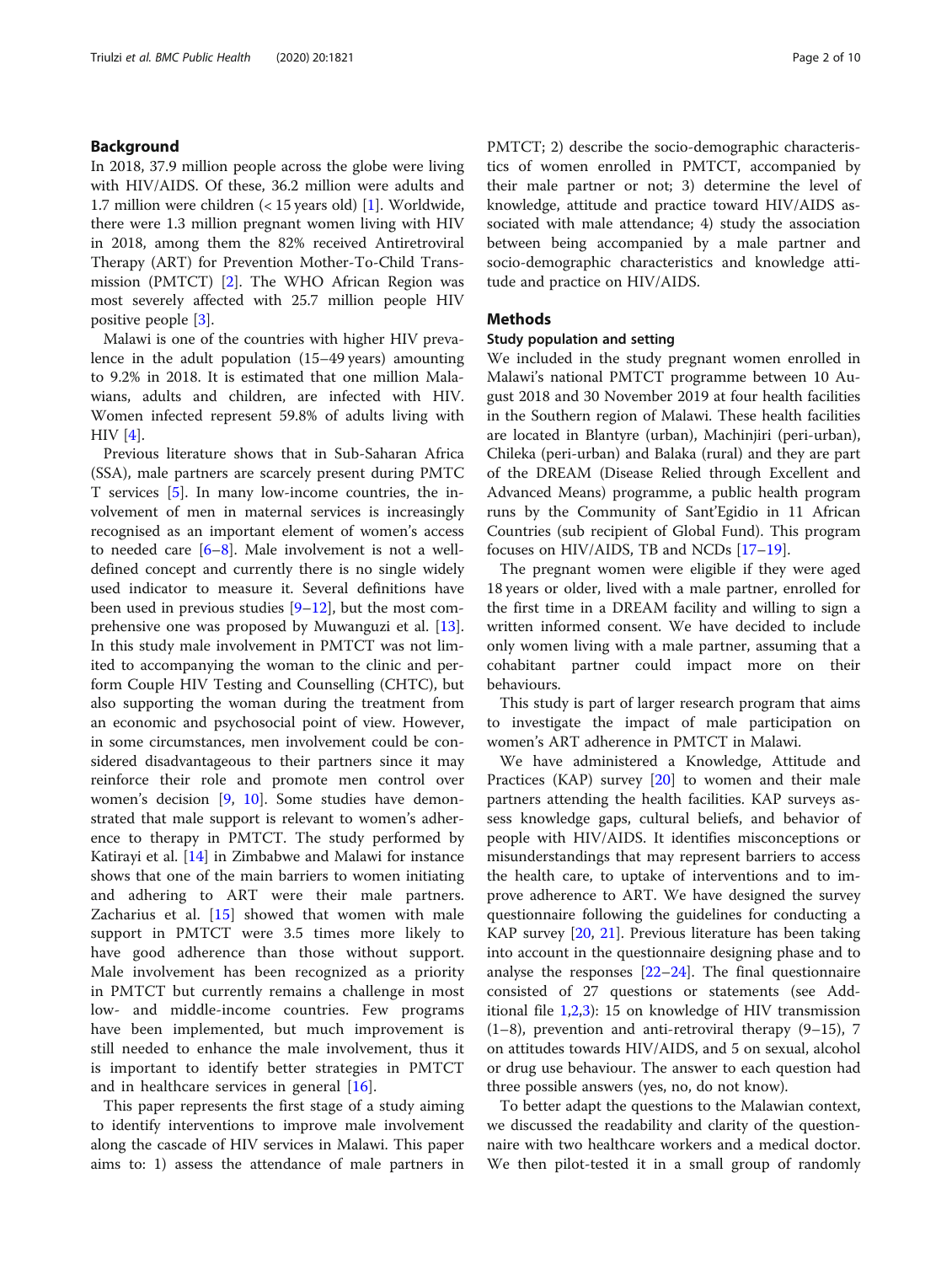selected women ( $n = 22$ ). The KAP survey was translated in the local language and administered to a woman and her male partner by community health workers of DREAM facility.

If the couple went together to the first visit, the survey was administered separately to the women and their partners. If the woman was alone, the healthcare worker would give her the invitation card (recommended by Minister of Health in Malawi) asking to go with the partner to the next visit. During the second visit, the healthcare worker would interview the woman (KAP survey). If the male partner did not attend any clinical visit during the 6 weeks after the first one, the questionnaire was to be completed only by the woman. If the male partner did attend, he has been interviewed, and this survey was not included in the paper due to small sample size. It is recommended that women have at least three PMTC visits after the first one. All the surveys administered to the women were included in the analysis. We adopted a convenience sampling method since this is a pilot study.

#### **Outcomes**

Male attendance to health facilities at least once in the 6 weeks follow-up period was the primary outcome. Among the not-accompanied women, we collected secondary male partner specific outcomes such as the proportion of women who i) disclosed their status to their male partner, ii) reported to their male partners that they had a clinical appointment, iii) asked the male partners' permission before going to the facilities, iv) delivered the invitation slip and v) the transport fee was provided by their partners.

In addition to the KAP survey we also used the data from the electronic medical record system on the women enrolled in the study. These data included age, educational level, type of job, number of people in the family, socio-economic condition (e.g. availability of electricity), owning a means of transport, means of transport to get to facility and travel time from household to facility. A woman was considered lost to followup (LTFU) when she missed to collect the doses of antiretroviral drugs for more than 2 months.

#### Statistical analysis

The characteristics of the women were described using Fisher test or chi- square tests for categorical variables, and Wilcoxon rank sum tests for continuous variables.

To determinate the level of knowledge, attitude and practice of respondents, we asked women to answer "yes", "no" or "do not know" to every questions. Following literature [\[22,](#page-8-0) [23,](#page-8-0) [25](#page-8-0)] a score of '1' was assigned for each correct answer and '0' for each wrong answer. As it was previously done by other researchers [[22](#page-8-0)–[27](#page-8-0)],

overall knowledge was determined by aggregating correct answers from all questions according to other researchers. The maximum attainable score was 15 and the minimum score was 0. For the seven attitude related questions, each positive response was assigned a score of '1', and each negative response a score of '0'. In the same manner, for the five practice related questions, each safe response was assigned a score of '1', and each risky response as a score of '0'. We defined the overall level of attitude and practice by aggregating positive attitude answers and safe practise answers. The scoring range of the attitude section was from 0 to 7 and of the practice section was from 0 to 5. Then, we determined the percentage. Based on previous research [\[23](#page-8-0), [24\]](#page-8-0), levels of knowledge, attitude and practice were categorized in two segments depending on their median score, as data were not normally distributed. Low and high level of knowledge, positive and negative attitude and safe and risky practice presented the two categories. To evaluate how our KAP scoring method impacted the analysis of results, we also run the analysis considering an alternative scoring system: score of '1' for each correct, '0' for each uncertain, '-1' for each wrong answers.

We compared the single answer score using Mann-Whitney tests and the overall level of knowledge, attitude and practice using Mann-Whitney tests with 95% confidence intervals (CI) in order to determine if there was any difference in knowledge, attitude and practice among women accompanied and not accompanied by their male partner.

We conducted univariable logistic regressions to study the association between male attendance (yes, no) and explanatory variables. In the univariable logistic regression the explanatory variables considered age, education (no education/primary school, secondary school/pre-University), employment (employed, unemployed), owning a means of transport such as cars, motor cycles and bikes (yes, no), means of transport to get to facility (minibus, motorbike, car or bike, by foot, other), time to reach the facility (0–89 min, > 89 min), economic condition (availability of electricity in household, yes, no), and knowledge (low, high), attitude (positive, negative), practice (safe, risky) toward HIV. We included in the multivariable model our variables of interest (knowledge, attitude and practice) and all the variables that resulted to be significantly associated with male attendance in the univariable logistic regression. The "unemployed" category includes houseworkers (stay-at-home) and unemployed women, the "employed" category includes employee (formal job with contract) and temporary job (informal job with no contract).

We imputed missing values of explanatory variables using multiple imputation with chained equations (MICE). To improve the imputation we added the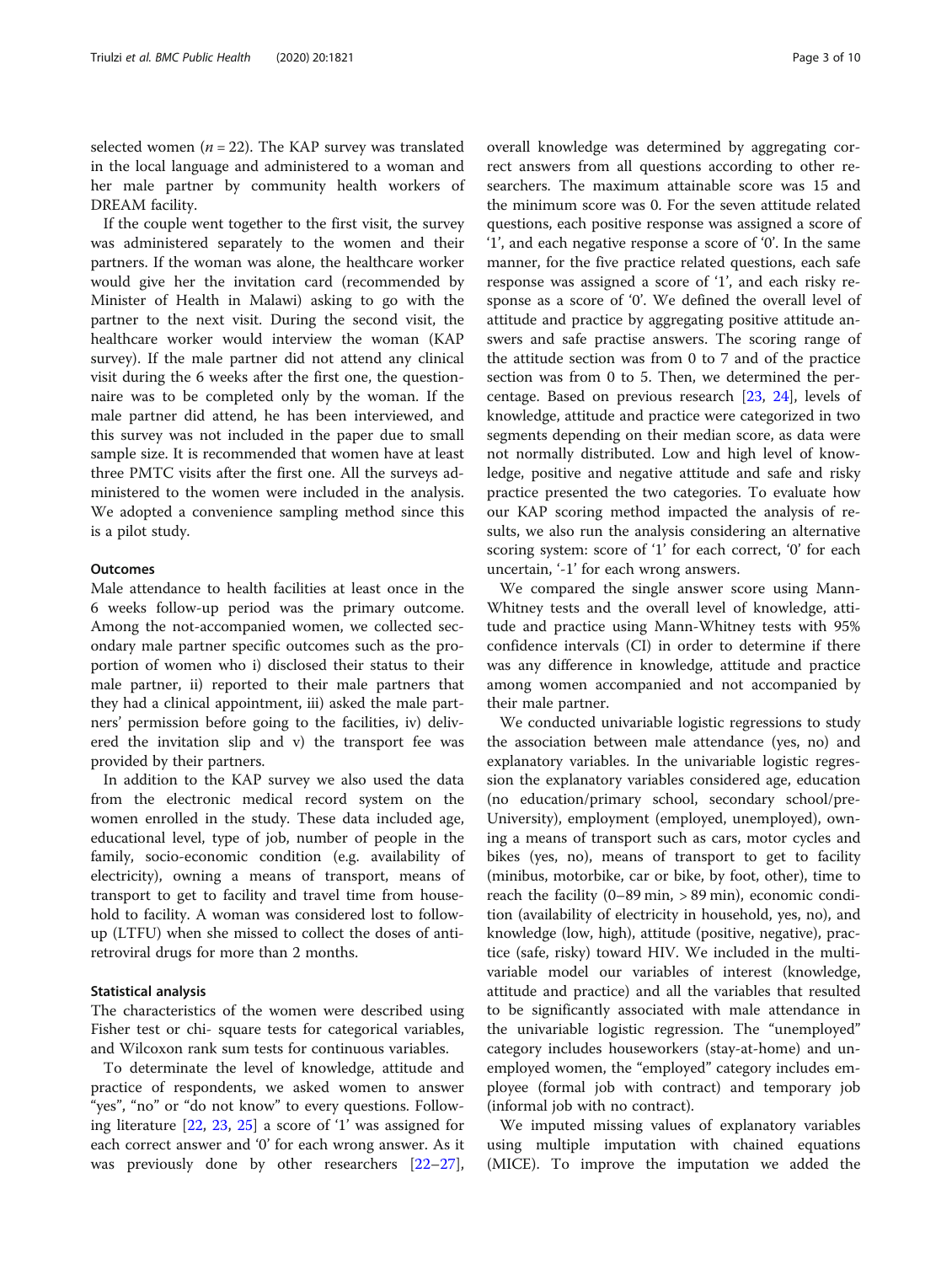following variables [[28](#page-8-0)]: mother alive (yes/no), owns a phone (yes/no), gestational age (1–3, 4–6, > 7), piped water available in the dwelling (yes/no), owned means of transport (bike, motorbike, car, bus, others). Furthermore, we considered our outcome in the imputation. We ran the model on 20 imputed datasets for each analysis and combined the estimates with Rubin's rule [[29](#page-8-0)].

All analysis were performed using STATA 13.

#### Results

#### Characteristics of study participant and KAP survey

We screened 142 HIV-positive pregnant women. A total of 128 women met the eligibility criteria: 82 (64.1%) were accompanied by their male partners and 46 (35.9%) were alone. Two women came with their partners before they were transferred to another facility. None of them were lost to follow-up during the follow-up period.

Table [1](#page-4-0) shows the socio-demographic characteristics of the participants, and their knowledge, attitude and practice toward HIV among the accompanied and nonaccompanied women. The median age of the women was 27.8 years (IQR 22.8–32.3) with no significant difference in the two groups. Half of the women had no education or attended the primary school (46.8%). Significant differences in terms of employment and owning a means of transport were found among the two groups: among the accompanied women, 76.9% were employed, and only 6% of them had a means of transport. Among non-accompanied, 60.9% were employed and 23.9% had a transport. In term of economic condition, size of family, type of means of transport and travel time to the healthcare facility no significant differences were observed in the two group.

Responses to questions on the KAP survey are reported in the Additional files  $(1,2,3)$  $(1,2,3)$ . The 53.7% of women accompanied by male partner showed a high level of knowledge on HIV/AIDS; only the 34.8% of women not accompanied presented high level of knowledge. No significant difference between the two groups was observed in term of median level of knowledge, attitude and practice (Additional file [4](#page-7-0)).

Table [2](#page-5-0) shows "male partner specific" variables among the women who attended the facility alone.

As shown in Table [2,](#page-5-0) 29 (63.0%) partners of nonaccompanied women took a HIV test and 24 (52.2%) tested positive. Their median age was 35.5 years (IQR 32–38) and 20 (43.5%) were employed.

In the univariable analysis, several sociodemographic variables were associated with male attendance (Table [3](#page-5-0)). KAP survey analysis showed that male attendance was associated to woman's level of knowledge on HIV/AIDS. High women's level of knowledge was associated with higher likelihood of male attendance (OR 2.17; 95% CI, 1.03–4.58), whereas women's unemployment and

owning a means of transport were associated with lower likelihood of male partners' participation (respectively OR 0.36 [95% CI, 0.16–0.84] and OR 0.21 [95% CI,  $0.07-0.64$ ]).

In the multivariable model, unemployment and owning a mean of transport remained negatively associated with male attendance (respectively adjusted OR 0.32 [95% CI, 0.11–0.82] and 0.23 [95% CI, 0.07–0.77]). Attitude and practice did not show any significant effect (respectively adjusted OR 1.02 [95% CI 0.40–2.57] and OR 1.01 [95% CI 0.45–2.29]).

We ran the analysis adopting an alternative KAP scoring system and we confirmed the results previously described, except for women's knowledge that was no more associated with attendance in the univariable analysis (Additional file [5](#page-7-0), [6](#page-7-0)).

#### **Discussion**

In this study we investigated the male partner involvement in a sample of women included in a PMTCT program in Malawi. We evaluated the association between the male attendance in care and the socio-demographic characteristics, HIV-knowledge, attitude and practice related to HIV/AIDS. To our knowledge this is the first study comparing the socio-economic characteristics and knowledge, attitudes and practices of women accompanied and not accompanied to PMTCT service by their partners.

Several studies evaluate the male involvement. Our study shows that the male attendance is 64.1% in PMTC T. This is comparable to the result reported by Rosenberg et al. [\[30](#page-8-0)] in a unblinded randomised controlled trial comparing the adoption of the invitation slip versus the use of invitation slip plus tracing (52% vs 74%) in Lilongwe, Malawi. Other studies performed in Malawi reported that the male attendance at antenatal clinic were: 13.7% in a retrospective study performed in 2004– 2006 in Mwanza District  $[11]$  $[11]$ ; 10.7% in a observational study in Bwaila Hospital in Lilongwe in 2009 [[31\]](#page-8-0); 19% in a randomized control trial where the use of an invitation slip was compared to non-intervention [\[32](#page-8-0)]. Other studies reported male attendance rates of 16% in Uganda [[9\]](#page-7-0), 35% in South Africa [\[33](#page-8-0)], 36% in Kenya [[34\]](#page-8-0), and 53.5% in Tanzania [[35](#page-8-0)]. Our result shows a good male attendance compared to other studies. One reason could be that in the last few years more attention and more interventions have targeted men in the country.

Our study shows that being unemployed and owing a means of transport are negatively associated with male attendance. These results reveal the role of the social determinants of health [\[36](#page-8-0)]. Owning a means of transport may indicate easier access to the healthcare facilities and higher economic conditions. However, among the women who possess a means of transport, 13 women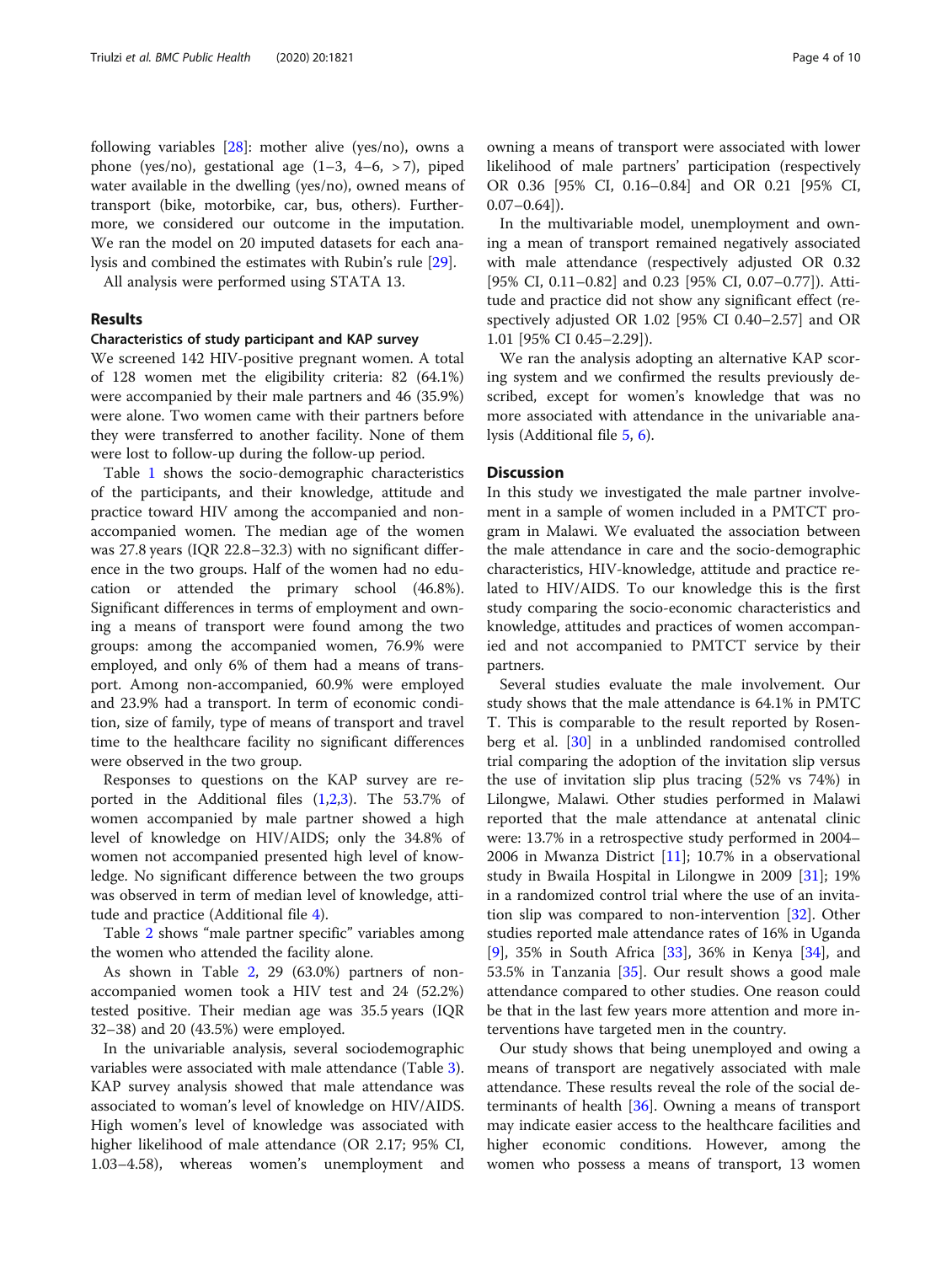# <span id="page-4-0"></span>**Table 1** Socio-demographic information of HIV-positive women enrolled in this study in Malawi ( $n = 128$ )

| Socio-demographics variables<br>Age Median (IQR)<br>27.8 (22.8-32.3)<br>27.4 (22.0-32.3)<br>28.6 (24.6-32.3)<br><b>Educational level</b><br>No education/ Primary<br>60 (46.9)<br>39 (47.6)<br>21(45.6)<br>Secondary/Pre-University<br>65 (50.8)<br>41 (50.0)<br>24 (52.2)<br>Missing<br>3(2.3)<br>2(2.4)<br>1(2.2)<br><b>Healthcare center location</b><br>74 (57.8)<br>38 (82.6)<br>Machinjiri<br>36 (43.9)<br>Chileka<br>4(8.6)<br>35 (27.3)<br>31 (37.8)<br>Balaka<br>12(9.4)<br>10(12.2)<br>2(4.4)<br>7(5.5)<br>5(6.1)<br>Blantyre<br>2(4.4)<br><b>Employment Status</b><br>Employed<br>91(71.1)<br>63 (76.9)<br>28 (60.9)<br>Unemployed<br>14 (17.0)<br>17 (37.0)<br>31 (24.2)<br>6(4.7)<br>Missing<br>5(6.1)<br>1(2.1)<br><b>Partner's Employment</b><br>Employed<br>45 (35.2)<br>25 (30.5)<br>20 (43.5)<br>48 (58.5)<br>Unemployed<br>70 (54.7)<br>22 (47.8)<br>9(11.0)<br>Missing<br>13 (10.1)<br>4(8.7) |                     | All $(n = 128)$ | Women accompanied by<br>the male partners ( $n = 82$ ) | Women not accompanied<br>by the male partner ( $n = 46$ ) | P-value <sup>a</sup> |
|-------------------------------------------------------------------------------------------------------------------------------------------------------------------------------------------------------------------------------------------------------------------------------------------------------------------------------------------------------------------------------------------------------------------------------------------------------------------------------------------------------------------------------------------------------------------------------------------------------------------------------------------------------------------------------------------------------------------------------------------------------------------------------------------------------------------------------------------------------------------------------------------------------------------|---------------------|-----------------|--------------------------------------------------------|-----------------------------------------------------------|----------------------|
|                                                                                                                                                                                                                                                                                                                                                                                                                                                                                                                                                                                                                                                                                                                                                                                                                                                                                                                   |                     |                 |                                                        |                                                           |                      |
|                                                                                                                                                                                                                                                                                                                                                                                                                                                                                                                                                                                                                                                                                                                                                                                                                                                                                                                   |                     |                 |                                                        |                                                           | 0.356                |
|                                                                                                                                                                                                                                                                                                                                                                                                                                                                                                                                                                                                                                                                                                                                                                                                                                                                                                                   |                     |                 |                                                        |                                                           | 0.823                |
|                                                                                                                                                                                                                                                                                                                                                                                                                                                                                                                                                                                                                                                                                                                                                                                                                                                                                                                   |                     |                 |                                                        |                                                           |                      |
|                                                                                                                                                                                                                                                                                                                                                                                                                                                                                                                                                                                                                                                                                                                                                                                                                                                                                                                   |                     |                 |                                                        |                                                           |                      |
|                                                                                                                                                                                                                                                                                                                                                                                                                                                                                                                                                                                                                                                                                                                                                                                                                                                                                                                   |                     |                 |                                                        |                                                           |                      |
|                                                                                                                                                                                                                                                                                                                                                                                                                                                                                                                                                                                                                                                                                                                                                                                                                                                                                                                   |                     |                 |                                                        |                                                           | 0.302                |
|                                                                                                                                                                                                                                                                                                                                                                                                                                                                                                                                                                                                                                                                                                                                                                                                                                                                                                                   |                     |                 |                                                        |                                                           |                      |
|                                                                                                                                                                                                                                                                                                                                                                                                                                                                                                                                                                                                                                                                                                                                                                                                                                                                                                                   |                     |                 |                                                        |                                                           |                      |
|                                                                                                                                                                                                                                                                                                                                                                                                                                                                                                                                                                                                                                                                                                                                                                                                                                                                                                                   |                     |                 |                                                        |                                                           |                      |
|                                                                                                                                                                                                                                                                                                                                                                                                                                                                                                                                                                                                                                                                                                                                                                                                                                                                                                                   |                     |                 |                                                        |                                                           |                      |
|                                                                                                                                                                                                                                                                                                                                                                                                                                                                                                                                                                                                                                                                                                                                                                                                                                                                                                                   |                     |                 |                                                        |                                                           | 0.031                |
|                                                                                                                                                                                                                                                                                                                                                                                                                                                                                                                                                                                                                                                                                                                                                                                                                                                                                                                   |                     |                 |                                                        |                                                           |                      |
|                                                                                                                                                                                                                                                                                                                                                                                                                                                                                                                                                                                                                                                                                                                                                                                                                                                                                                                   |                     |                 |                                                        |                                                           |                      |
|                                                                                                                                                                                                                                                                                                                                                                                                                                                                                                                                                                                                                                                                                                                                                                                                                                                                                                                   |                     |                 |                                                        |                                                           |                      |
|                                                                                                                                                                                                                                                                                                                                                                                                                                                                                                                                                                                                                                                                                                                                                                                                                                                                                                                   |                     |                 |                                                        |                                                           | 0.359                |
|                                                                                                                                                                                                                                                                                                                                                                                                                                                                                                                                                                                                                                                                                                                                                                                                                                                                                                                   |                     |                 |                                                        |                                                           |                      |
|                                                                                                                                                                                                                                                                                                                                                                                                                                                                                                                                                                                                                                                                                                                                                                                                                                                                                                                   |                     |                 |                                                        |                                                           |                      |
|                                                                                                                                                                                                                                                                                                                                                                                                                                                                                                                                                                                                                                                                                                                                                                                                                                                                                                                   |                     |                 |                                                        |                                                           |                      |
|                                                                                                                                                                                                                                                                                                                                                                                                                                                                                                                                                                                                                                                                                                                                                                                                                                                                                                                   | Size of your family |                 |                                                        |                                                           | 0.280                |
| $0 - 3$<br>31 (24.2)<br>23 (28.0)<br>8(17.4)                                                                                                                                                                                                                                                                                                                                                                                                                                                                                                                                                                                                                                                                                                                                                                                                                                                                      |                     |                 |                                                        |                                                           |                      |
| > 3<br>96 (75.0)<br>59 (72.0)<br>37 (80.4)                                                                                                                                                                                                                                                                                                                                                                                                                                                                                                                                                                                                                                                                                                                                                                                                                                                                        |                     |                 |                                                        |                                                           |                      |
| 1(0.8)<br>O(0)<br>Missing<br>1(2.2)                                                                                                                                                                                                                                                                                                                                                                                                                                                                                                                                                                                                                                                                                                                                                                                                                                                                               |                     |                 |                                                        |                                                           |                      |
| Travel time to the facility (minutes)                                                                                                                                                                                                                                                                                                                                                                                                                                                                                                                                                                                                                                                                                                                                                                                                                                                                             |                     |                 |                                                        |                                                           | 0.151                |
| $0 - 89$ min<br>92 (71.9)<br>55 (67.1)<br>37 (80.4)                                                                                                                                                                                                                                                                                                                                                                                                                                                                                                                                                                                                                                                                                                                                                                                                                                                               |                     |                 |                                                        |                                                           |                      |
| $>89$ min<br>26 (31.7)<br>34 (26.5)<br>8(17.4)                                                                                                                                                                                                                                                                                                                                                                                                                                                                                                                                                                                                                                                                                                                                                                                                                                                                    |                     |                 |                                                        |                                                           |                      |
| 2(1.6)<br>1(1.2)<br>1(2.2)<br>Missing                                                                                                                                                                                                                                                                                                                                                                                                                                                                                                                                                                                                                                                                                                                                                                                                                                                                             |                     |                 |                                                        |                                                           |                      |
| Owning a means of transport                                                                                                                                                                                                                                                                                                                                                                                                                                                                                                                                                                                                                                                                                                                                                                                                                                                                                       |                     |                 |                                                        |                                                           | 0.003                |
| No<br>109 (85.2)<br>75 (91.5)<br>34 (73.9)                                                                                                                                                                                                                                                                                                                                                                                                                                                                                                                                                                                                                                                                                                                                                                                                                                                                        |                     |                 |                                                        |                                                           |                      |
| 16 (12.5)<br>Yes<br>5(6.0)<br>11 (23.9)                                                                                                                                                                                                                                                                                                                                                                                                                                                                                                                                                                                                                                                                                                                                                                                                                                                                           |                     |                 |                                                        |                                                           |                      |
| 3(2.3)<br>2(2.5)<br>1(2.2)<br>Missing                                                                                                                                                                                                                                                                                                                                                                                                                                                                                                                                                                                                                                                                                                                                                                                                                                                                             |                     |                 |                                                        |                                                           |                      |
| <b>Means of transport</b>                                                                                                                                                                                                                                                                                                                                                                                                                                                                                                                                                                                                                                                                                                                                                                                                                                                                                         |                     |                 |                                                        |                                                           | 0.494                |
| Minibus, motorbike<br>115 (89.8)<br>74 (90.3)<br>41 (89.1)                                                                                                                                                                                                                                                                                                                                                                                                                                                                                                                                                                                                                                                                                                                                                                                                                                                        |                     |                 |                                                        |                                                           |                      |
| Bike, by foot, other<br>11(8.6)<br>6(7.3)<br>5(10.9)                                                                                                                                                                                                                                                                                                                                                                                                                                                                                                                                                                                                                                                                                                                                                                                                                                                              |                     |                 |                                                        |                                                           |                      |
| 0(0)<br>2(1.6)<br>2(2.4)<br>Missing                                                                                                                                                                                                                                                                                                                                                                                                                                                                                                                                                                                                                                                                                                                                                                                                                                                                               |                     |                 |                                                        |                                                           |                      |
| Electricity available in the dwelling                                                                                                                                                                                                                                                                                                                                                                                                                                                                                                                                                                                                                                                                                                                                                                                                                                                                             |                     |                 |                                                        |                                                           | 0.167                |
| 77 (60.2)<br>29 (35.4)<br>22 (47.8)<br>Yes                                                                                                                                                                                                                                                                                                                                                                                                                                                                                                                                                                                                                                                                                                                                                                                                                                                                        |                     |                 |                                                        |                                                           |                      |
| No<br>51 (39.8)<br>53 (64.6)<br>24 (52.2)                                                                                                                                                                                                                                                                                                                                                                                                                                                                                                                                                                                                                                                                                                                                                                                                                                                                         |                     |                 |                                                        |                                                           |                      |
| Knowledge, attitude and practice toward HIV                                                                                                                                                                                                                                                                                                                                                                                                                                                                                                                                                                                                                                                                                                                                                                                                                                                                       |                     |                 |                                                        |                                                           |                      |
| Knowledge                                                                                                                                                                                                                                                                                                                                                                                                                                                                                                                                                                                                                                                                                                                                                                                                                                                                                                         |                     |                 |                                                        |                                                           | 0.040                |
| 68 (53.1)<br>Low<br>38 (46.3)<br>30(65.2)                                                                                                                                                                                                                                                                                                                                                                                                                                                                                                                                                                                                                                                                                                                                                                                                                                                                         |                     |                 |                                                        |                                                           |                      |
| High<br>60 (46.9)<br>44 (53.7)<br>16 (34.8)                                                                                                                                                                                                                                                                                                                                                                                                                                                                                                                                                                                                                                                                                                                                                                                                                                                                       |                     |                 |                                                        |                                                           |                      |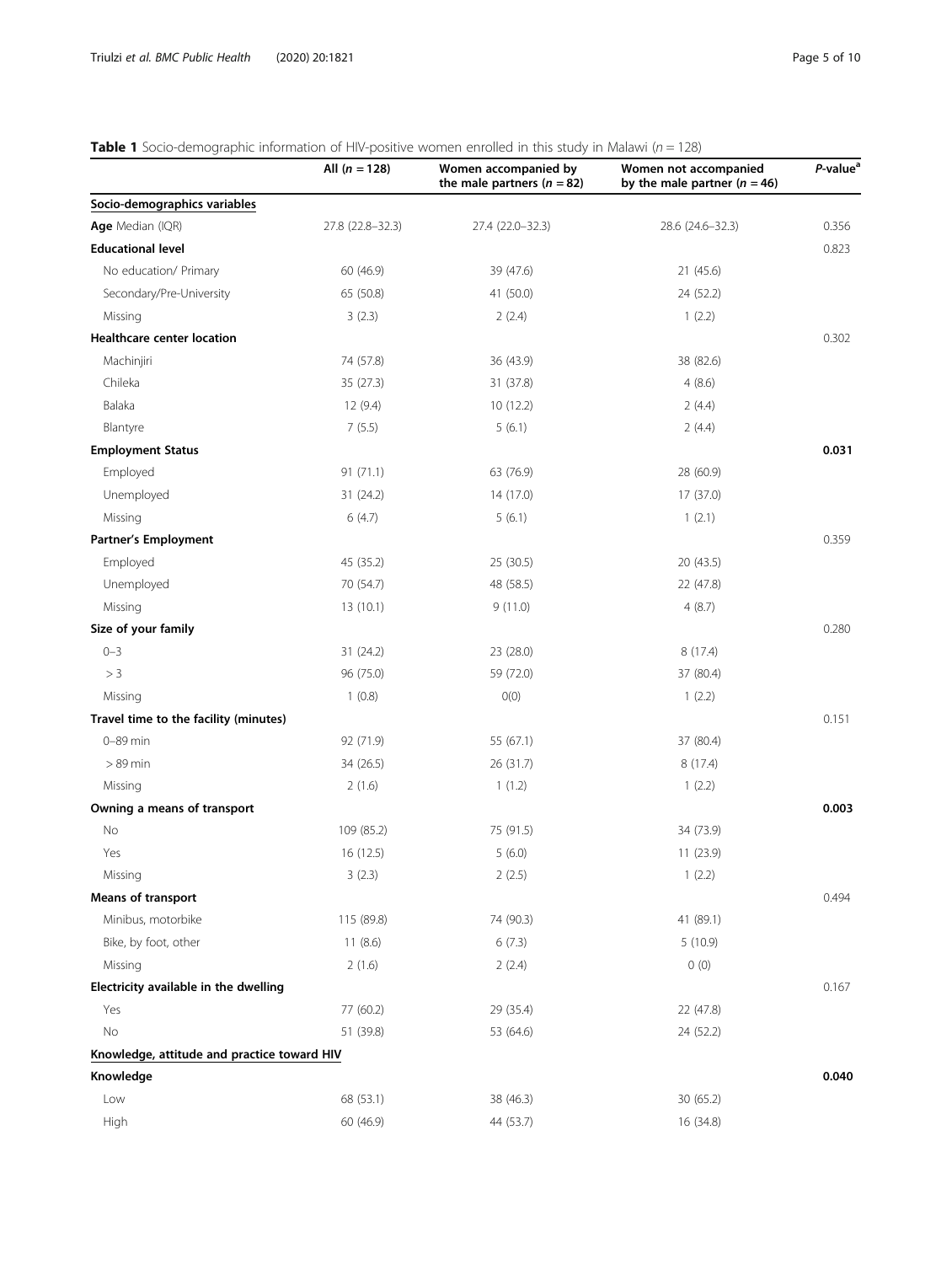|                 | All $(n = 128)$ | Women accompanied by<br>the male partners $(n = 82)$ | Women not accompanied<br>by the male partner $(n = 46)$ | P-value <sup>a</sup> |
|-----------------|-----------------|------------------------------------------------------|---------------------------------------------------------|----------------------|
| <b>Attitude</b> |                 |                                                      |                                                         | 0.214                |
| Negative        | 52 (40.6)       | 30(36.6)                                             | 22 (47.8)                                               |                      |
| Positive        | 76 (59.4)       | 52 (63.4)                                            | 24 (52.2)                                               |                      |
| Practice        |                 |                                                      |                                                         | 0.836                |
| Risky           | 68 (53.1)       | 43 (52.4)                                            | 25(54.3)                                                |                      |
| Safe            | 60 (46.9)       | 39 (47.6)                                            | 21(45.7)                                                |                      |
| <b>Total</b>    | 128 (100.0)     | 82 (100.0)                                           | 46 (100.0)                                              |                      |

<span id="page-5-0"></span>

|  | Table 1 Socio-demographic information of HIV-positive women enrolled in this study in Malawi ( $n = 128$ ) (Continued) |  |  |
|--|------------------------------------------------------------------------------------------------------------------------|--|--|
|  |                                                                                                                        |  |  |

<sup>a</sup> Chi-square or Wilcoxon rank sum test

reach the clinic by minibus, 2 by foot and 1 by other means of transport. Thus, owning a means of transport does not imply to use your own vehicle to reach the clinic. Jennings et al. [[37\]](#page-8-0) observed that more empowered women (with higher economic status and access to a means of transport) are significantly less likely to have their partner's presence at facilities in Malawi. This finding could support our result if we consider owning a mean of transport as a proxy of women's empowerment. Thus, women highly empowered in healthcare and in household decisions show less need to invite men. One interpretation of the relation between unemployment and male attendance could be that unemployed woman reaches the healthcare facility alone because man needs to work during the day, whereas woman has more time available to spend to get to the healthcare centre  $[8]$  $[8]$ . In fact, married women (72%) are less likely to have been employed in the last 12 months than currently married men (98%) and women are more likely to being paid less for their work compared to men in Malawi, as reported by DHS [\[38](#page-8-0)]. This result could reflect complex gender roles in the Malawian social context where men are the providers of the family and women are primary carers and responsible for activities associated with care of the home and family. Thus, some women view male accompaniment as a foreign concept, and they do not

Table 2 "Male partner specific" variables among the nonaccompanied women  $(n = 46)$ 

| Variable                                   | N of women, (%) |
|--------------------------------------------|-----------------|
| Disclose HIV status to partner             | 45 (97.8)       |
| Report of having an appointment to partner | 44 (95.7)       |
| Ask Partner's permission to partner        | 42 (95.4)       |
| Receive Transport refund to partner        | 42 (95.4)       |
| Deliver the invitation slip to partner     | 43 (93.5)       |
| Partner is tested                          | 29 (63.0)       |
| Partner is HIV positive                    | 24 (52.2)       |

**Table 3** Univariable and multivariable analysis examining association between male attendance and explanatory variables  $(n = 128)$ 

|                                             | Crude OR               | <b>Adjusted OR</b>  |
|---------------------------------------------|------------------------|---------------------|
|                                             | Estimate (95% CI)      | Estimate (95% CI)   |
| Socio-demographic variables                 |                        |                     |
| Age (years)                                 | $0.97(0.91 - 1.03)$    | $0.97(0.89 - 1.04)$ |
| Education                                   |                        |                     |
| No education/primary                        | 1                      | 1                   |
| Secondary/Pre-University 0.92 (0.44-1.91)   |                        | $0.87(0.38 - 1.97)$ |
| Employment                                  |                        |                     |
| Employed                                    | 1                      | 1                   |
| Unemployed                                  | $0.36(0.16 - 0.84)$    | $0.32(0.11 - 0.82)$ |
| Owning a means of transport                 |                        |                     |
| No                                          | 1                      | 1                   |
| Yes                                         | $0.21(0.07-0.64)$      | $0.23(0.07-0.77)$   |
| Travel time to the facility (minutes)       |                        |                     |
| $0 - 89$                                    | 1                      |                     |
| > 89                                        | 2.28 (0.93-5.55)       |                     |
| Electricity available in the dwelling       |                        |                     |
| <b>No</b>                                   | 1                      |                     |
| Yes                                         | $0.60$ $(0.29 - 1.24)$ |                     |
| Means of transport                          |                        |                     |
| Minibus, motorbike, car                     | 1                      |                     |
| Bike, by foot, other                        | $0.67(0.19 - 2.34)$    |                     |
| Knowledge, attitude and practice toward HIV |                        |                     |
| Level of Knowledge                          |                        |                     |
| l ow                                        | 1                      | 1                   |
| High                                        | 2.17 (1.03-4.58)       | 2.31 (0.91-5.88)    |
| Level of Attitude                           |                        |                     |
| Negative                                    | 1                      | 1                   |

Risky 1 1 Safe 1.08 (0.52-2.23) 1.01 (0.45-2.29)

Positive 1.59 (0.76–3.30) 1.02 (0.40–2.57)

OR odds ratio, CI confidence interval

Level of Practice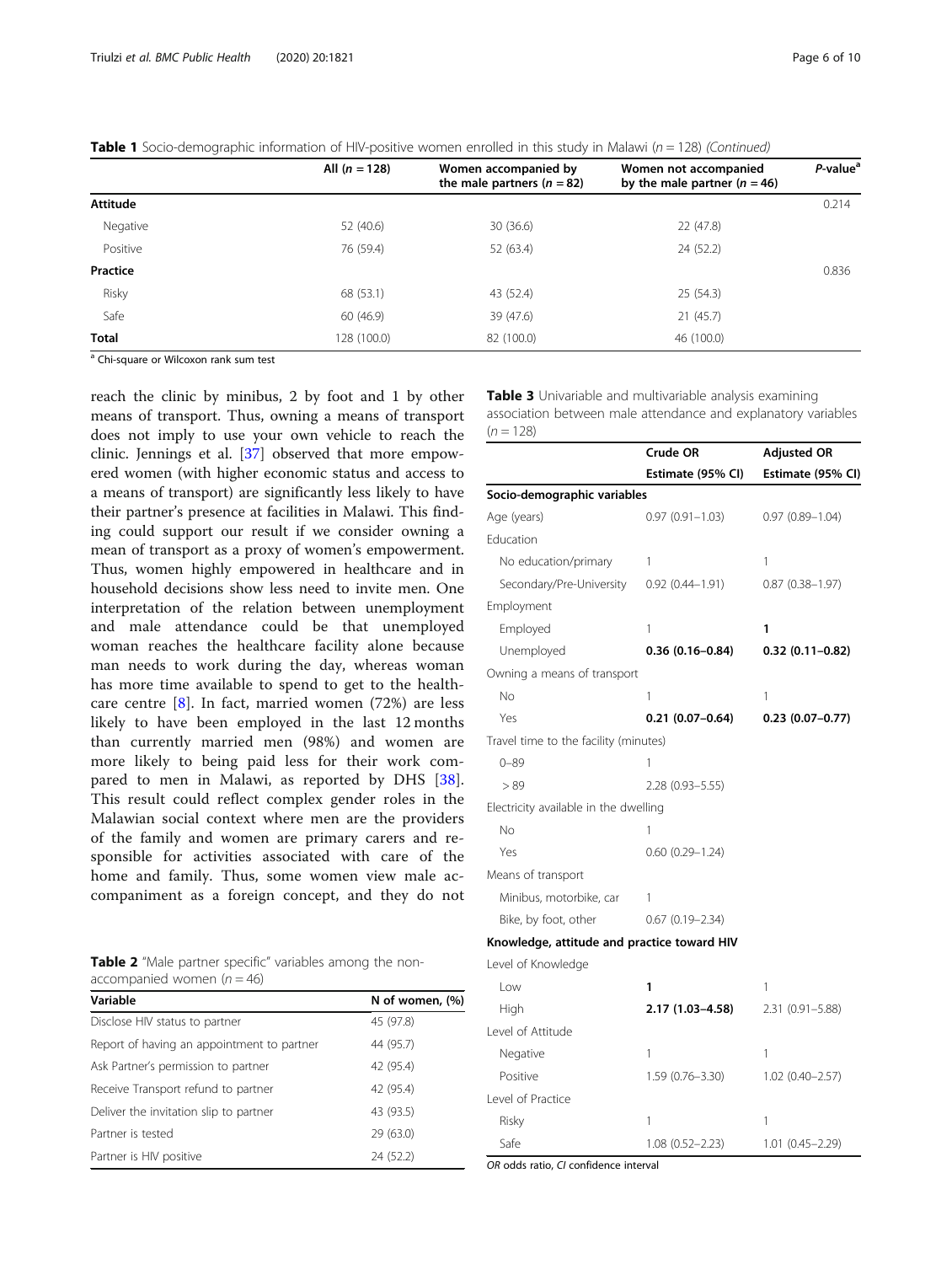want men to invade their territory [[39](#page-8-0), [40\]](#page-8-0). Gender roles and norms strongly affect the male attendance.

Moreover, financial restraints could reduce ability to spend on transport fee which in turn result in reduced male partner attendance; providing the travel expense on public transport for two people can be challenging in this context  $[41, 42]$  $[41, 42]$  $[41, 42]$  $[41, 42]$ . In fact, distance to healthcare facility is still indicated by 56% of women as a key barrier to health access when they are sick [\[43](#page-8-0)] with a median travel time of 1 h [\[44](#page-8-0)]. In regards of this, in the future it would be interesting to consider the transport fee spent to get to the facility, the geo-distribution [\[45\]](#page-8-0) of the population and distance to facilities in our sample in order to see if any association exists with male attendance. Moreover, the country is extremely poor: 51.5% of the population income fell below the poverty line in 2016 [[46\]](#page-8-0). A recent published research showed that 56% of household would spend less than 1 US\$ to reach the healthcare facility and that in the country are present only 14.3 cars and motor cycles per 1000 people [[47](#page-8-0)]. In fact, lack of financial resources to pay for transport cost to reach a hospital has been reported by 39% of male and 59% of female head of households as one of the main barriers [[44](#page-8-0)].

A relevant result is that a higher score in the level of HIV-knowledge was associated with attendance of the male partner in the univariate analysis that could reflect the fact that women with high level of knowledge may be more likely to voice and more capable to negotiate and involve their partners in PMTCT. The study of Ampt et al. [\[48](#page-8-0)] reported that male involvement in Maternal and Newborn Health was positively associated with women's level of education and men's level of knowledge on MNH in Myanmar. On the contrary, this paper shows that women's education does not play a significant role on male attendance. This finding highlights that women may be a better negotiator for the support they need, despite their educational level. However, the association was no more significant in the multivariate model being borderline.

This study has some limitations. Firstly, the small sample size prevented stratifications in statistical analysis and reduced the power of some analysis. Secondly, KAP questionnaire was surveyor-assisted incurring in social desirability bias [\[49](#page-8-0)]. Thirdly, there are no standards questions in KAP questionnaire that allow us to compare our results with others in a similar context. Although, the majority of KAP questions are also present in the Demographic and Health Surveys (DHS) performed in several Sub-Saharan African countries by USAIDS [\[50\]](#page-8-0), a direct comparison was not possible due to the different sampling method. Fourthly, we included in this study only women living with a male partner. As additional limitation, in our study distance to facility was not collected as part of information required to participants, despite it could play a role with respect to the likelihood of men involvement.

Our study suggests that male partners attendance could be improved by considering other sociodeterminants of health beyond women's health education; public health initiatives may consider to target the couples or the family identity and the overall health of the relationship rather than solely women rights and emancipation. Interventions enabling to identify norms of male support within the couple without compromise the women's autonomy and promote men's control over women are strongly recommended. Moreover, male involvement would be enhanced with integrated multicomponent strategies [\[51](#page-8-0)] enabling to deliver healthcare services closer to the villages or at home and to incentive male partners (economic or non-economic incentive) [[52,](#page-8-0) [53](#page-8-0)]. As shown by Salmen et al. [\[54\]](#page-8-0) promoting social network engagement through the development of "microclinic" intervention in villages (consisting of a small network of 5–15 neighbours, relatives and friends) may be promising and could be designed to evaluate the involvement of male partners. In order to design effective intervention, we have to recognise wider Malawian gender orders and gender norms around masculinities [[55\]](#page-8-0). Such "restrictive gender norms" [[56\]](#page-8-0) and the wider societal inequality regimens [\[57](#page-9-0)] are reproduced in the healthcare systems [[58\]](#page-9-0) and may impact male engagement. Hay et al. [[56\]](#page-8-0) showed that gender norms and inequities are determined and reinforced in families, communities, structures and policies and perpetuated by institutions including healthcare systems. Previous studies in Malawi suggest that gender norms and masculinities [\[42\]](#page-8-0) are factors in access, attitudes and stigma [[55](#page-8-0), [59\]](#page-9-0). Gender inequalities in health system could be disrupted" from within, through actions for reform and transformation, and from the outside, through progressive policies and laws and community pressure and activism" [\[56](#page-8-0)] involving a multi-disciplinary team of public health experts. Further studies to understand why and how men in Malawi become involved are required. Intersectional studies considering Malawian gender roles and norms, masculinities, income and healthcare system inequality including geographical accessibility and means of transport [[60](#page-9-0), [61](#page-9-0)] are needed in order to implement effective interventions to increase the involvement of male partners [\[62\]](#page-9-0) and to achieve Sustainable Development Goals and universal health coverage [\[63](#page-9-0)].

#### Conclusions

The results of this study show a higher level of male attendance in Malawi compared to other studies conducted in Sub-Saharan Africa. Women's knowledge on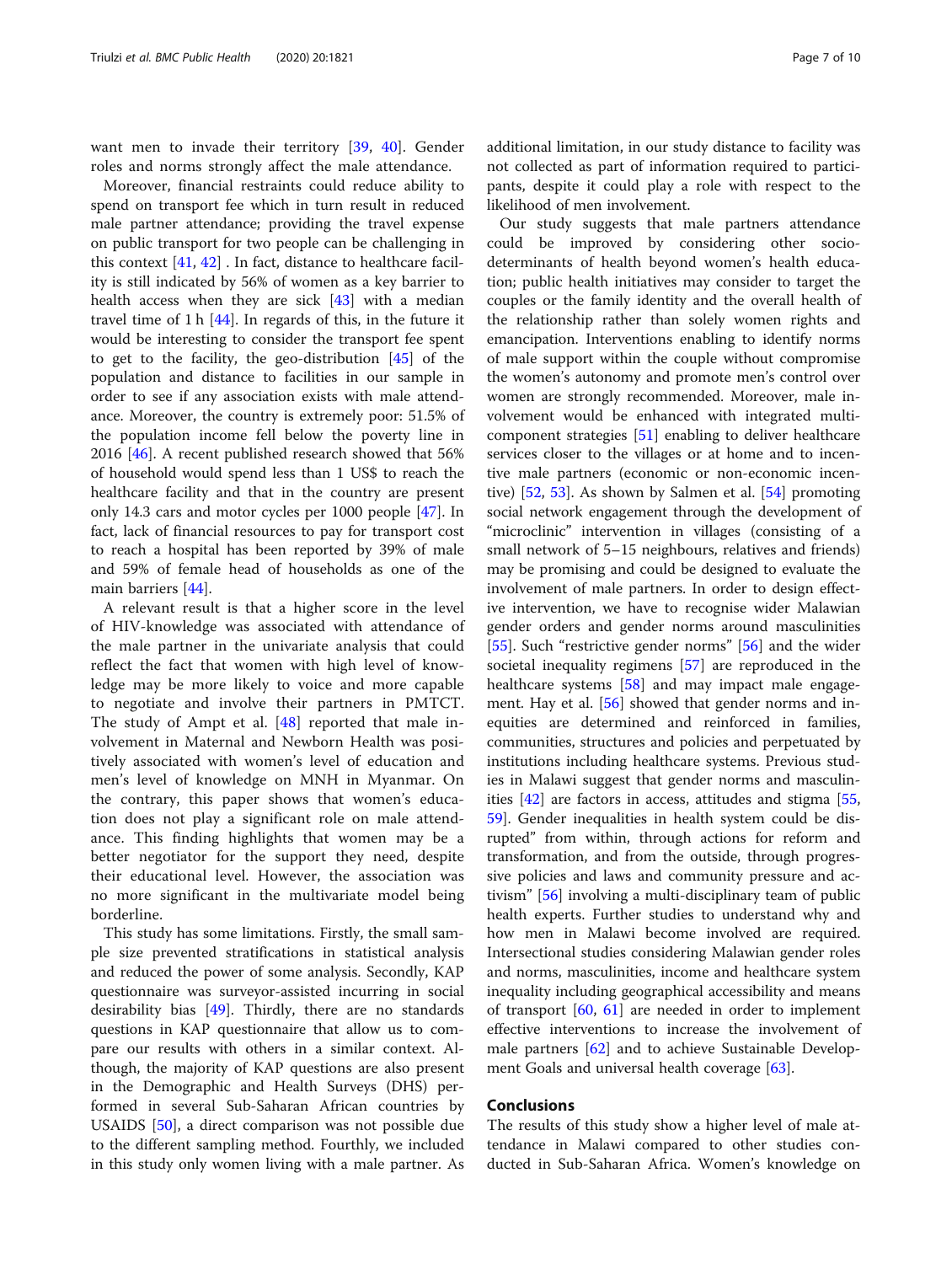<span id="page-7-0"></span>HIV seems to play an important role in the male attendance in PMTCT. Owning a means of transport and being unemployed are two key factors negatively affecting attendance. These factors are strictly linked to the hierarchical nature of gender relations within the household and gender norms. Addressing socio-determinants of health as gender and socio-economic conditions is of paramount importance to improve the health of the entire family.

#### Supplementary Information

The online version contains supplementary material available at [https://doi.](https://doi.org/10.1186/s12889-020-09800-4) [org/10.1186/s12889-020-09800-4.](https://doi.org/10.1186/s12889-020-09800-4)

Additional file 1. Knowledge on HIV/AIDS transmission (1-8) prevention and treatment (9–15) among women accompanied ( $n = 82$ ) and not accompanied by the male partner ( $n = 46$ ).

Additional file 2. Positive attitude toward people living with HIV/AIDS among women accompanied ( $n = 82$ ) and not accompanied by the male partner ( $n = 46$ ).

Additional file 3. Safe practice toward HIV/AIDS among women accompanied ( $N = 82$ ) and not accompanied by the male partner ( $n =$ 46).

Additional file 4. Median of correct knowledge, positive attitude and safe practice toward HIV/AIDS among women accompanied ( $n = 82$ ) and not accompanied by the male partner ( $n = 46$ ).

Additional file 5 Knowledge, attitude and practice toward HIV of women in PMTCT in Malawi ( $n = 128$ )\*. \*A different scoring system was applied (score of '1' for each correct, '0' for each uncertain, '-1' for each wrong answers).

Additional file 6. Univariable and multivariable analysis examining association between male attendance and explanatory variables (n = 128)\*. \*A different scoring system was applied (score of '1' for each correct, '0' for each uncertain, '-1' for each wrong answers).

#### Abbreviations

HIV: Human immunodeficiency virus; AIDS: Acquired immune deficiency syndrome; DREAM: Disease relied through excellent and advanced means; PMTCT: Prevention mother to child transmission; CHTC: Couple HIV testing and counselling; ART: Antiretroviral therapy; SSA: Sub-Saharan Africa; LTFU: Lost to follow-up

#### Acknowledgements

The authors wish to sincerely thank all study participants and all the healthcare staff in Malawi. Without their generous time, this study, and the results it generated, would not have been possible. We also thank Dr. Valentina Lorenzoni and Dr. Maroussia Roelens for fruitful discussion.

#### Authors' contributions

IT, SO and IP designed and coordinated the study. IT conceived the study, monitored, and evaluated the data collection in Malawi as well as she carried out data analysis and drafted the manuscript. OK provided advice in data analysis, as well as manuscript review for intellectual content. CS reviewed the manuscript for intellectual content on gender aspects. SS, JBS and JG participated in the questionnaire design and supervised data collection. FC, IP and SO co-supervised field workers and the interpretation of the results. CM, LP and GT reviewed drafts of the manuscript, provided suggestions for refinement, and were involved in the final approval of the version for peer-review. The author(s) read and approved the final manuscript.

#### Funding

The authors received no specific funding for this work.

#### Availability of data and materials

The datasets used and/or analysed during the current study available from the corresponding author on reasonable request.

#### Ethics approval and consent to participate

The patients were informed about the objectives of the project and written informed consent was obtained from all participants. Research approval was obtained from the National Health Sciences Research Committee (Minister of Health) in Malawi [Approval nr. 2021].

#### Consent for publication

Not applicable.

#### Competing interests

Both authors declare that they have no competing interests.

#### Author details

<sup>1</sup>Institute of Management, Scuola Superiore Sant'Anna, Piazza Martiri Libertà 56127 Pisa, Italy. <sup>2</sup>Institute of Global Health, University of Geneva, Geneva Switzerland. <sup>3</sup>Gender Center, Graduate Institute of International and Development Studies, Geneva, Switzerland. <sup>4</sup>DREAM Programme, Community of Sant'Egidio, Blantyre, Malawi. <sup>5</sup>UniCamillus, Saint Camillus International University of Health Sciences, Rome, Italy. <sup>6</sup> Lumsa University, Rome, Italy.<br><sup>7</sup> Department of Biomodicino, University of Tor Vergata, Rome, Italy. <sup>7</sup>Department of Biomedicine, University of Tor Vergata, Rome, Italy.

#### Received: 25 May 2020 Accepted: 29 October 2020 Published online: 30 November 2020

#### References

- 1. Global HIV and AIDS statistics | Avert. Available from: [https://www.avert.org/](https://www.avert.org/global-hiv-and-aids-statistics) [global-hiv-and-aids-statistics.](https://www.avert.org/global-hiv-and-aids-statistics) [cited 2020 Jul 24].
- 2. WHO | Prevention of mother-to-child transmission (PMTCT). Available from: [https://www.who.int/gho/hiv/epidemic\\_response/PMTCT\\_text/en/](https://www.who.int/gho/hiv/epidemic_response/PMTCT_text/en/). [cited 2020 Jul 24].
- 3. HIV/AIDS | WHO | Regional Office for Africa. Available from: [https://www.](https://www.afro.who.int/health-topics/hivaids) [afro.who.int/health-topics/hivaids](https://www.afro.who.int/health-topics/hivaids). [cited 2020 Jul 24].
- 4. United Nation AIDS. Malawi | UNAIDS. Available from: [https://www.unaids.](https://www.unaids.org/en/regionscountries/countries/malawi) [org/en/regionscountries/countries/malawi.](https://www.unaids.org/en/regionscountries/countries/malawi) [cited 2020 Apr 6].
- 5. World Health Organization (WHO). Male involvement in the prevention of mother-to-child transmission of HIV. Geneva: WHO Library Cataloguing-in-Publication Data Male; 2012.
- 6. World Health Organization. WHO recommendations for maternal and interventions on health promotion newborn health 2015. Vol. 151. 2015.
- 7. Tokhi M, Comrie-Thomson L, Davis J, Portela A, Chersich M, Luchters S. Involving men to improve maternal and newborn health: a systematic review of the effectiveness of interventions. Plos One. 2018;13(1):1–16.
- 8. Phiri N, Tal K, Somerville C, Msukwa MT, Keiser O. "I do all i can but i still fail them": health system barriers to providing option B+ to pregnant and lactating women in Malawi. Plos One. 2019;14(9):1–16.
- 9. Byamugisha R, Astrom AN, Ndeezi G, Karamagi CAS, Tylleskar T, Tumwine JK. Male partner antenatal attendance and HIV testing in eastern Uganda: a randomized facility-based intervention trial. J Int AIDS Soc. 2011;14:43.
- 10. Farquhar C, Kiarie JN, Richardson BA, Kabura MN, John FN, Nduati RW, et al. Antenatal couple counseling increases uptake of interventions to prevent HIV-1 transmission. J Acquir Immune Defic Syndr. 2004;37(5):1620–6.
- 11. Kalembo FW, Zgambo M, Mulaga AN, Yukai D, Ahmed NI. Association between male partner involvement and the uptake of prevention of mother-to-child transmission of HIV (PMTCT) interventions in Mwanza District, Malawi: a retrospective cohort study. Plos One. 2013;8(6):1–7.
- 12. Hampanda K, Abuogi L, Musoke P, Onono M, Helova A, Bukusi E, et al. Development of a novel scale to measure male partner involvement in the prevention of mother-to-child transmission of HIV in Kenya. AIDS Behav. 2020;24(1):291–303.
- 13. Muwanguzi PA, Nassuna LK, Voss JG, Kigozi J, Muganzi A, Ngabirano TD, et al. Towards a definition of male partner involvement in the prevention of mother-to-child transmission of HIV in Uganda: a pragmatic grounded theory approach. BMC Health Serv Res. 2019;19(1):1–11.
- 14. Katirayi L, Chadambuka A, Muchedzi A, Ahimbisibwe A, Musarandega R, Woelk G, et al. Echoes of old HIV paradigms: reassessing the problem of engaging men in HIV testing and treatment through women's perspectives. Reprod Health. 2017;14(1):124.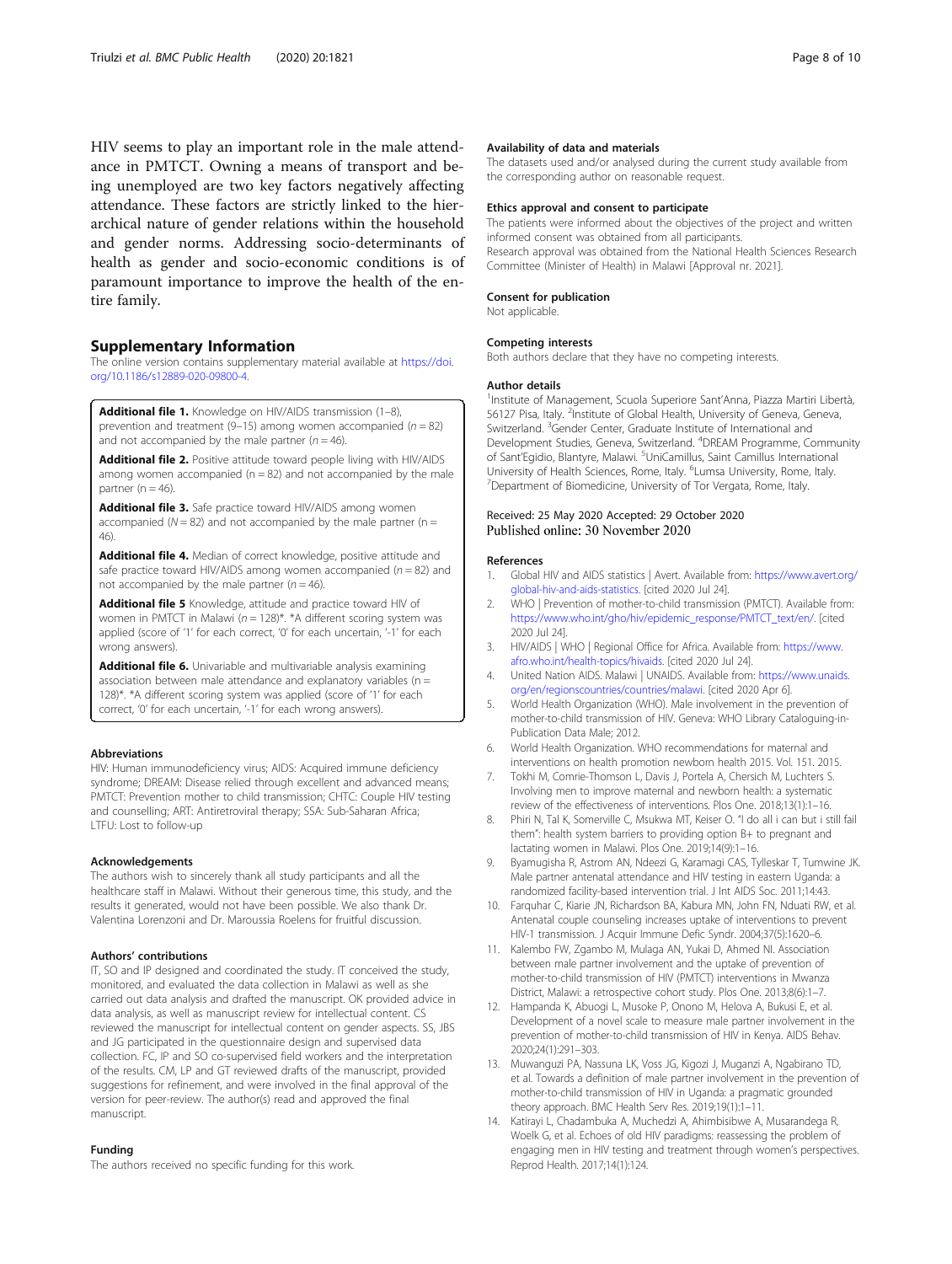- <span id="page-8-0"></span>15. Zacharius KM, Basinda N, Marwa K, Mtui EH, Kalolo A, Kapesa A. Low adherence to option  $B +$  antiretroviral therapy among pregnant women and lactating mothers in eastern Tanzania. Plos One. 2019;14(2):1–12.
- 16. WHO Regional Office for Africa. Implementation of Option B+ for Prevention of Mother-To-Child Transmission of HIV: the Malawi Experience. Brazzaville: WHO/AFRO Library Cataloguing–in–Publication; 2014.
- 17. Ristin MMC, De Luca S, Palombi L, Scarcella P, Ciccacci F, Ceffa S, et al. Predictors of adverse outcomes in HIV-1-infected children receiving combination antiretroviral treatment: results from a DREAM cohort in sub-Saharan Africa. Pediatr Infect Dis J. 2014;33(3):295–300.
- 18. Orlando S, Triulzi I, Ciccacci F, Palla I, Palombi L, Marazzi MC, et al. Delayed diagnosis and treatment of tuberculosis in HIV+ patients in Mozambique: a cost-effectiveness analysis of screening protocols based on four symptom screening, smear microscopy, urine LAM test and Xpert MTB/RIF. Plos One. 2018;13(7):1–16.
- 19. Ciccacci F, Tolno VT, Doro Altan AM, Liotta G, Orlando S, Mancinelli S, et al. Noncommunicable diseases burden and risk factors in a cohort of hiv+ elderly patients in Malawi. AIDS Res Hum Retrovir. 2019;35(11–12):1106–11.
- 20. World Health Organization (WHO). Advocacy, communication and social mobilization for TB control: a guide to developing knowledge, attitude and practice surveys. WHO/HTM/STB/2008.46. Geneva: WHO Library Cataloguingin-Publication Data Advocacy; 2008.
- 21. World Health Organization (WHO). Knowledge, Attitude, and Practices (KAP) survey during cholera vaccination campaighs: Guidance for Oral Cholera Vaccine Stockpile Campaigns. Geneva: Working Group on Monitoring & Evaluation; 2014.
- 22. Shokoohi M, Karamouzian M, Mirzazadeh A. HIV Knowledge , Attitudes , and Practices of Young People in Iran : Findings of a National Population-Based Survey in 2013. Plos One. 2016;11(9):1–15.
- 23. Thanavanh B, Kasuya H, Sakamoto J. Knowledge , attitudes and practices regarding HIV / AIDS among male high school students in Lao People ' s Democratic Republic. BMC Public Health. 2013;16(1):17387.
- 24. Nubed CK, Akoachere JFTK. Knowledge, attitudes and practices regarding HIV/AIDS among senior secondary school students in Fako Division, South West Region, Cameroon. BMC Public Health. 2016;16(1):847.
- 25. Fatema K, Hossain S, Natasha K, Chowdhury HA, Akter J, Khan T, et al. Knowledge attitude and practice regarding diabetes mellitus among nondiabetic and diabetic study participants in Bangladesh. BMC Public Health. 2017;17:364.
- 26. Sakr S, Ghaddar A, Hamam B, Sheet I. Antibiotic use and resistance: an unprecedented assessment of university students' knowledge, attitude and practices (KAP) in Lebanon. BMC Public Health. 2020;20:535.
- 27. Ul Haq N, Hassali MA, Shafie AA, Saleem F, Farooqui M, Haseeb A, et al. A cross-sectional assessment of knowledge, attitude and practice among hepatitis-B patients in Quetta, Pakistan. BMC Public Health. 2013;13(1):448.
- 28. JAC S, White IR, Carlin JB, Spratt M, Royston P, Kenward MG, et al. Multiple imputation for missing data in epidemiological and clinical research: Potential Pitfalls. BMJ. 2009;339:157–60.
- 29. Rubin D. Multiple imputation for nonresponse in surveys; 2004.
- 30. Rosenberg NE, Mtande TK, Saidi F, Stanley C, Jere E, Paile L, et al. Recruiting male partners for couple HIV testing and counselling in Malawi's option B+ programme: an unblinded randomised controlled trial. Lancet HIV. 2015;2(11):e483–91.
- 31. Mphonda SM, Rosenberg NE, Kamanga E, Mofolo I, Boa E, Mwale M, et al. Assessment of peer-based and structural strategies for increasing male participation in an antenatal setting in Lilongwe, Malawi. Afr J Reprod Heal. 2014;18(2):97–104.
- 32. Nyondo AL, Choko AT, Chimwaza AF, Muula AS. Invitation cards during pregnancy enhance male partner involvement in prevention of mother to child transmission (PMTCT) of human immunodeficiency virus (HIV) in Blantyre, Malawi: a randomized controlled open label trial. Plos One. 2015; 10(3):1–13.
- 33. Mohlala BKF, Boily MC, Gregson S. The forgotten half of the equation: randomized controlled trial of a male invitation to attend couple voluntary counselling and testing. AIDS. 2011;25(12):1535–41.
- 34. Osoti AO, John-Stewart G, Kiarie J, Richardson B, Kinuthia J, Krakowiak D, et al. Home visits during pregnancy enhance male partner HIV counselling and testing in Kenya: a randomized clinical trial. AIDS. 2014;28(1):95–103.
- 35. Jefferys LF, Nchimbi P, Mbezi P, Sewangi J, Theuring S. Official invitation letters to promote male partner attendance and couple voluntary HIV counselling and testing in antenatal care: an implementation study in Mbeya Region, Tanzania. Reprod Health. 2015;12(1):95.
- 36. Schulz A, Northridge ME. Social determinants of health: implications for environmental health promotion. Heal Educ Behav. 2004;31(4):455–71.
- 37. Jennings L, Na M, Cherewick M, Hindin M, Mullany B, Ahmed S. Women's empowerment and male involvement in antenatal care: analyses of demographic and health surveys (DHS) in selected African countries. BMC Pregnancy Childbirth. 2014;14(1):297.
- 38. National Statistical Office (NSO) [Malawi] I. Malawi Demographic and Health Survey 2015–16. 2017.
- 39. Flax VL, Yourkavitch J, Okello ES, Kadzandira J, Katahoire AR, Munthali AC. "If my husband leaves me, I will go home and suffer, so better cling to him and hide this thing": The influence of gender on Option B+ prevention of mother-to-child transmission participation in Malawi and Uganda. Anglewicz P, editor. Plos One. 2017;12(6):e0178298.
- 40. Kululanga LI, Sundby J, Malata A, Chirwa E. Male involvement in maternity health care in Malawi. Afr J Reprod Health. 2012;16(1):145–57.
- 41. Flax VL, Yourkavitch J, Okello ES, Kadzandira J, Katahoire AR, Munthali AC. "If my husband leaves me, I will go home and suffer, so better cling to him and hide this thing": The influence of gender on Option B+ prevention of mother-to-child transmission participation in Malawi and Uganda. Plos One. 2017;12(6):e0178298.
- 42. Nyirenda L, Makwiza I, Bongololo G, Theobald S. A gender perspective on HIV treatment in Malawi: a multi-method approach. Source Gend Dev. 2006; 14(1):69–79.
- 43. Health Care System- Malawi. Minister of Health and Population, Republic of Malawi. 2016. Available from: [https://www.health.gov.mw/index.php/2016-](https://www.health.gov.mw/index.php/2016-01-06-19-58-23/national-aids) [01-06-19-58-23/national-aids.](https://www.health.gov.mw/index.php/2016-01-06-19-58-23/national-aids) [cited 2020 Apr 10].
- 44. Varela C, Young S, Mkandawire N, Groen RS, Banza L, Viste A. Transportation barriers to access health care for surgical conditions in Malawi a cross sectional nationwide household survey. BMC Public Health. 2019;19:264.
- 45. Maina J, Ouma PO, Macharia PM, Alegana VA, Mitto B, Fall IS, et al. A spatial database of health facilities managed by the public health sector in sub Saharan Africa. Sci data. 2019;6(1):134.
- 46. The World Bank In Malawi Malawi Overview. World Bank. 2019. Available from: <https://www.worldbank.org/en/country/malawi/overview#1>. [cited 2020 Apr 10].
- 47. Ministry of Transport and Public Works. Malawi Goverment. Lilongwe; 2019.
- 48. Ampt F, Mon MM, Than KK, Khin MM, Agius PA, Morgan C, et al. Correlates of male involvement in maternal and newborn health: a cross-sectional study of men in a peri-urban region of Myanmar. BMC Pregnancy Childbirth. 2015;15:122.
- 49. Launiala A. How much can a KAP survey tell us about people's knowledge, attitudes and practices? Some observations from medical anthropology research on malaria in pregnancy in Malawi. Anthropol Matters J. 2009;11(1): 1–13.
- 50. United Stated Agency International Development USAID. The DHS Program - Quality information to plan, monitor and improve population, health, and nutrition programs. Available from: <https://dhsprogram.com/>. [cited 2020 Apr 6].
- 51. Triulzi I, Palla I, Ciccacci F, Orlando S, Palombi L, Turchetti G. The effectiveness of interventions to involve men living with HIV positive pregnant women in low-income countries: A systematic review of the literature. BMC Health Serv Res. 2019;19:943.
- 52. USAID Office of Population and Reproductive Health Bureau for Global Health. Essential Considerations for Engaging Men and Boys for Improved Family Planning Outcomes; 2018. Available at: [https://www.usaid.gov/sites/](https://www.usaid.gov/sites/default/files/documents/1864/Engaging-men-boys-family-planning-508.pdf) [default/files/documents/1864/Engaging-men-boys-family-planning-508.pdf.](https://www.usaid.gov/sites/default/files/documents/1864/Engaging-men-boys-family-planning-508.pdf)
- 53. Besada D, Rohde S, Goga A, Raphaely N, Daviaud E, Ramokolo V, et al. Strategies to improve male involvement in PMTCT option B plus in four African countries: a qualitative rapid appraisal. Glob Health Action. 2016;9: 33507.
- 54. Salmen CR, Hickey MD, Fiorella KJ, Omollo D, Ouma G, Zoughbie D, et al. "Wan Kanyakla" (we are together): community transformations in Kenya following a social network intervention for HIV care. Soc Sci Med. 2015;147: 332–40.
- 55. Chikovore J, Hart G, Kumwenda M, Chipungu GA, Corbett L. Control, struggle, and emergent masculinities: a qualitative study of men's careseeking determinants for chronic cough and tuberculosis symptoms in Blantyre, Malawi. Glob Health Action. 2015;8:26292.
- 56. Hay K, McDougal L, Percival V, Henry S, Klugman J, Wurie H, et al. Disrupting gender norms in health systems: making the case for change. Lancet. 2019; 393(10190):2535–49.